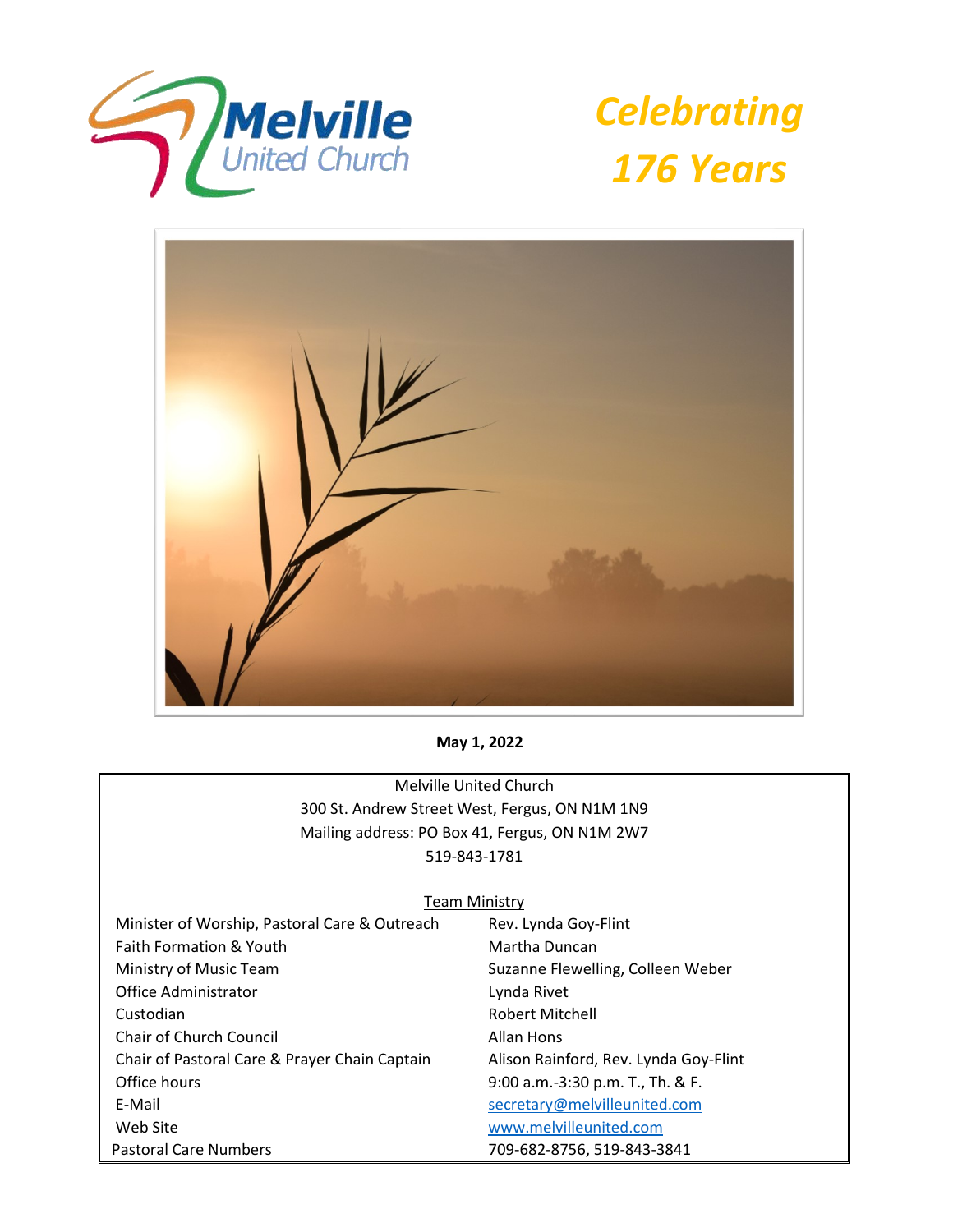# **Melville United Church May 1, 2022 3rd Sunday of Easter**

Presiding today - Rev. Ruth Brown

**\_\_\_\_\_\_\_\_\_\_\_\_\_\_\_\_\_\_\_\_\_\_\_\_\_\_\_\_\_\_\_\_\_\_\_\_\_\_\_\_\_\_\_\_\_\_\_\_\_\_\_\_\_\_\_\_\_\_\_\_\_\_\_\_\_\_\_\_\_\_**

## **Prelude**

## **Welcome**

I greet you in the name of Jesus the Christ, companion on the way.

*We gather in community today – May 1st, 2022, virtually and in person. We will continue to offer both in-person and on-line services with printed copies being distributed to those without internet access who are unable to attend in person. We encourage people to come out to worship in the sanctuary. Double vaccinations, masking and hand sanitizing are all required to ensure the safety of all in attendance, and there is ample space for people to maintain social distancing. For those who are joining us online or by reading, we invite you to have a candle or tea light available.* 

## **Announcements**

• **Organ Concert**

To showcase our extensively refurbished organ, on May 14<sup>th</sup> 7:00pm. Several area organists have been invited to share their gift of music. There will be a free will offering in support of Ukraine and The Grove Hubs (Fergus Youth Wellness Hub) [https://www.thegrovehubs.ca](https://www.thegrovehubs.ca/)

# • **Ukraine Appeal**

The invasion of Ukraine is costing precious lives and creating a humanitarian crisis as people flee to safety. Over a million people, displaced from their homes, are seeking refuge in neighbouring countries. Many have lost friends, loved ones, and property; struggle to meet their basic needs; and face an uncertain future. United Church Mission & Service partners are responding to the rapidly unfolding crisis—visit our website at [https://united-church.ca,](https://united-church.ca/) scroll down to Ukraine Crisis and click on the Act Now button to find out how you can show your support and make a gift.

## • **Friday and Sunday Coffee Cancelled**

Friday and after Sunday service coffee hour is cancelled until further notice.

## • **Broadview Magazine**

Subscriptions are now due. The cost remains the same at \$25.00. Please pay your money to Ralph Rainford as soon as possible. Ralph will make himself available after the worship service on Sunday mornings outside the Chapel. Please promote this wonderful magazine to those who do not subscribe. Thank you for your support.

## • **From the Mission and Discipleship Commission:**

- Camp Menesetung invites you to their "Clean Up Camp" day (pizza lunch provided) in the Goderich area, June 19<sup>th</sup> 9am-4pm. Check the camp's [website](https://www.campmenesetung.ca/)
- Please pray for several other projects funded by our Mission & Service dollars throughout the Region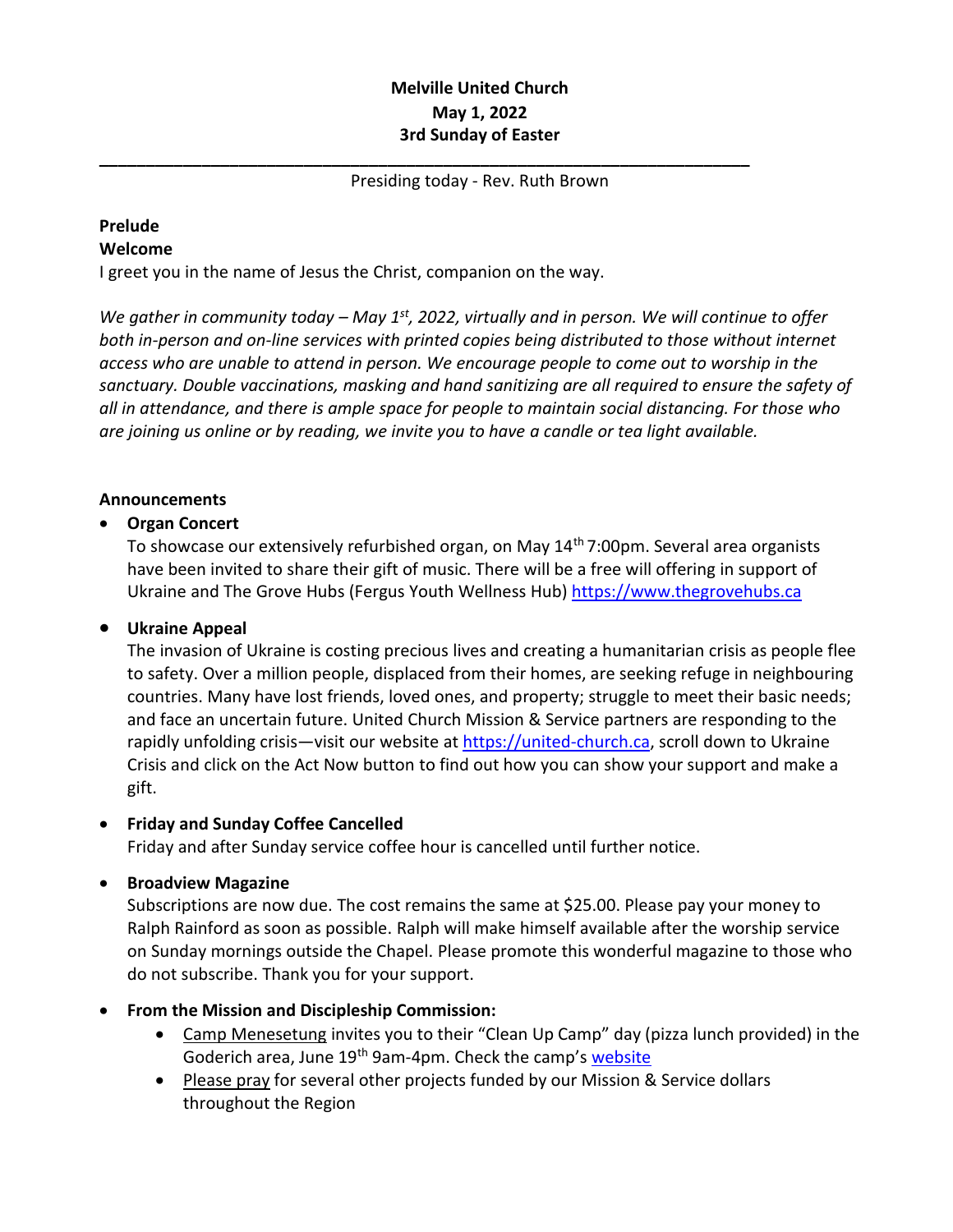- **Gifts with Vision** These gifts are perfect for those difficult to buy for people. There's no going out, no standing in line, no wrapping. And you will be helping out those in need near and far. Items address healing and reconciliation, leadership, counter racism, wellness and safe spaces, education, poverty and hunger, the future, Mission & Service. Gifts range from \$5 to \$140. Gifts include food for the north, help build a well, purchasing Covid vaccines for the Global South and East, and much more. You can find the full catalogue at www.giftswithvision.ca.
- We continue to **collect items for the food bank**. A list of the most needed items was sent out, and if you need a printed copy, just let someone on the Social Justice team or Rev. Lynda know, and we will get it to you. In addition to non-perishable food items, the food bank is also looking for personal and feminine hygiene products as well as fresh vegetables, apples and oranges.

## *I invite you to join us now for a time of worship and contemplation.*

# **Land Acknowledgement** *Peter Chynoweth, Gathering: Lent/Easter 2022, p.30. Used with permission.* This land on which we gather is the Traditional land of the

Petun, Haudenosaunee, Anishinabewaki, Mississaugas of the Credit First Nation, Odawa and Mississauga people

We worship Creator on this land and acknowledge with respect the thousands of years of ceremony and relationship that are etched in footprint, fire, and faithfulness on the soil and rock that surrounds us.

## **Lighting the Christ Candle:**

In the light of Christ Jesus, we gather to worship God

## **Call to Worship:**

God turns our mourning into dancing, And Clothes us with joy! **So let our souls sing praises to God and give thanks to God forever!**

## **Hymn: Come, let us sing VU 222**

- 1 Come, let us sing to the Lord our song, we have stood silently too long; surely the Lord deserves our praise, so joyfully thank God for our days.
- 2 O thirsty soul, come drink at the well; God's living waters will never fail. Surely the Lord will help you to stand, strengthened and comforted by God's hand.
- 3 You dwell among us and cause us to pray, and walk with each other following your way; our precious brothers and sisters will grow in the fulfilling love they know.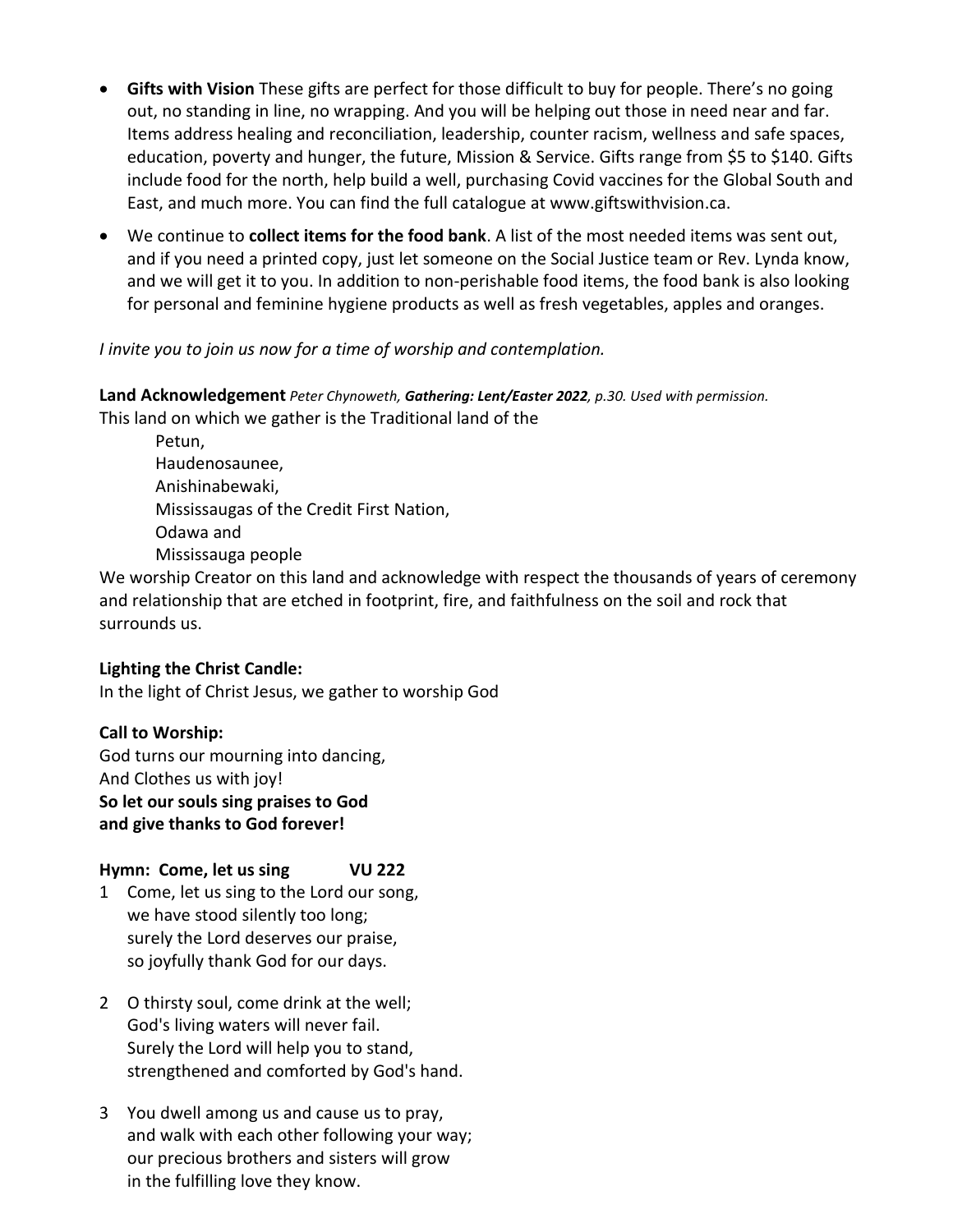4 Deserts shall bloom and mountains shall sing to the desire of all living things. Come, all you creatures, high and low, let your praises endlessly flow.

#### **Opening Prayer:**

**Holy One, you call us together to reflect on your Word, and our day-to-day life in the world. Be with us now As we sing and pray together, that we may hear your voice and understand your Way, This we ask through Christ Jesus, Amen.**

**Time with the Children:**

## **Hymn: Will you come and follow me VU 567 vs 1 & 5**

1 Will you come and follow me if I but call your name? Will you go where you don't know and never be the same? Will you let my love be shown, will you let my name be known, will you let my life be grown in you and you in me?

5 Christ, your summons echoes true when you but call my name. Let me turn and follow you and never be the same. In your company I'll go where your love and footsteps show. Thus I'll move and live and grow in you and you in me.

## **Scripture: Psalm 30 (VU 757)**

I will extol you, O God, for you have lifted me up; **you have not let my enemies triumph over me.** O God, my God, I cried to you for help, and you restored my health. **You brought me back from the dead; you saved my life as I was going down to the Grave.** Let all your servants sing praises to you, and give thanks to your holy name. **Your anger is but for a moment, but your kindness is life eternal.**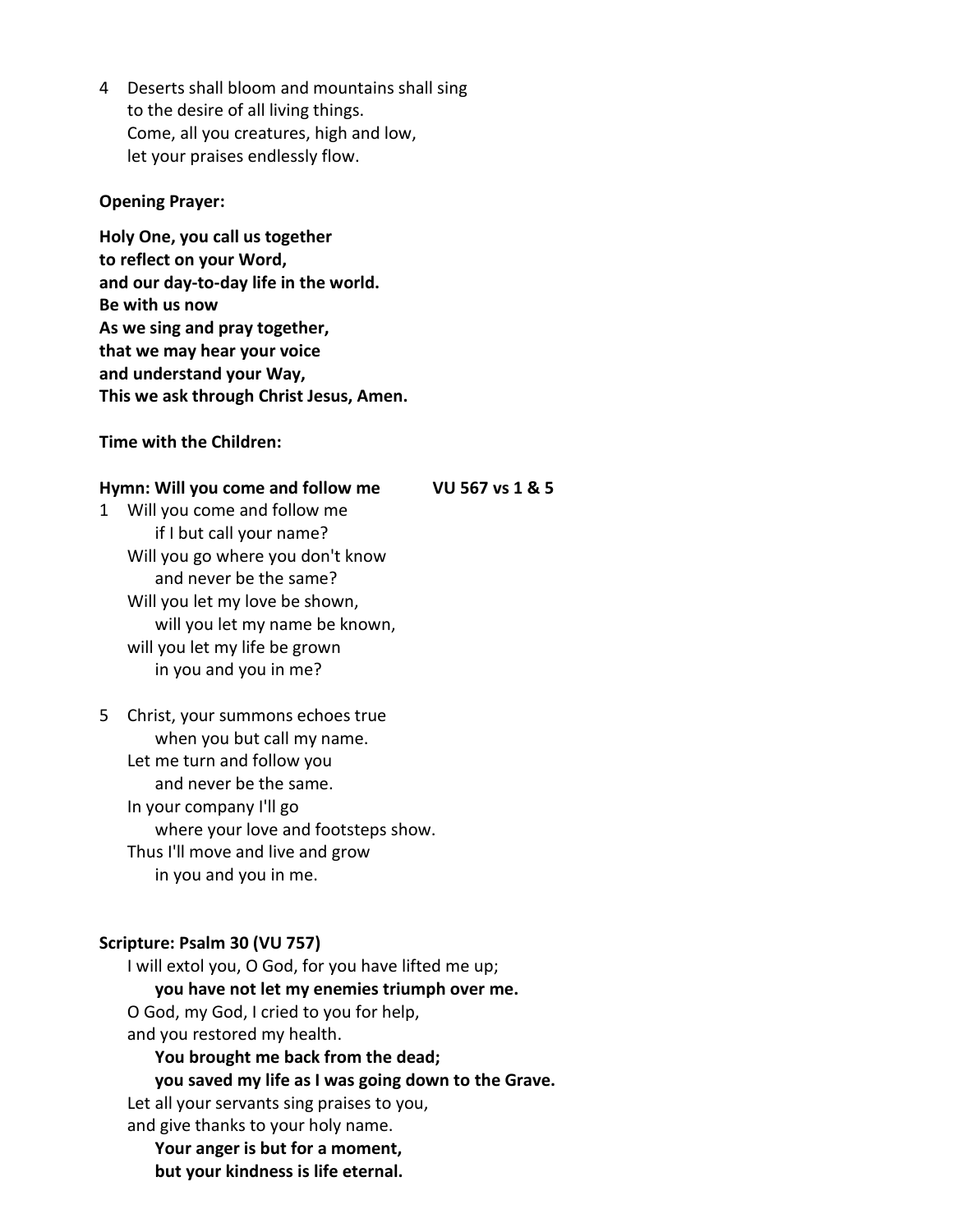In my prosperity I said, **'I shall never be shaken; your favour, O God, has made me as firm as any strong mountain.'** You turned your face away from me, and I was greatly dismayed. I called to you; I made my appeal: **'What profit is there in my death, in my going down to the Grave?** Will the dust give you praise? Will it proclaim your faithfulness? **Hear, O God, and be gracious to me; O God, be my helper.'** 

You turned my mourning into dancing; **you stripped off my sackcloth and clothed me with joy,** so that my heart will sing your praise without ceasing. **O God, my God, I will give thanks to you forever.**

**Scripture: John 21:1-19** *(New Revised Standard Version) Jesus Appears to Seven Disciples*

**<sup>1</sup>**After these things Jesus showed himself again to the disciples by the Sea of Tiberias; and he showed himself in this way. **<sup>2</sup>**Gathered there together were Simon Peter, Thomas called the Twin, Nathanael of Cana in Galilee, the sons of Zebedee, and two others of his disciples. **<sup>3</sup>** Simon Peter said to them, "I am going fishing." They said to him, "We will go with you." They went out and got into the boat, but that night they caught nothing.

**4** Just after daybreak, Jesus stood on the beach; but the disciples did not know that it was Jesus. <sup>5</sup> Jesus said to them, "Children, you have no fish, have you?" They answered him, "No." <sup>6</sup> He said to them, "Cast the net to the right side of the boat, and you will find some." So they cast it, and now they were not able to haul it in because there were so many fish. **<sup>7</sup>** That disciple whom Jesus loved said to Peter, "It is the Lord!" When Simon Peter heard that it was the Lord, he put on some clothes, for he was naked, and jumped into the sea. **<sup>8</sup>** But the other disciples came in the boat, dragging the net full of fish, for they were not far from the land, only about a hundred yards off.

**<sup>9</sup>** When they had gone ashore, they saw a charcoal fire there, with fish on it, and bread. **<sup>10</sup>** Jesus said to them, "Bring some of the fish that you have just caught." **<sup>11</sup>** So Simon Peter went aboard and hauled the net ashore, full of large fish, a hundred fifty-three of them; and though there were so many, the net was not torn. **<sup>12</sup>** Jesus said to them, "Come and have breakfast." Now none of the disciples dared to ask him, "Who are you?" because they knew it was the Lord. **<sup>13</sup>** Jesus came and took the bread and gave it to them, and did the same with the fish. **<sup>14</sup>** This was now the third time that Jesus appeared to the disciples after he was raised from the dead.

## *Jesus and Peter*

**<sup>15</sup>** When they had finished breakfast, Jesus said to Simon Peter, "Simon son of John, do you love me more than these?" He said to him, "Yes, Lord; you know that I love you." Jesus said to him, "Feed my lambs." **<sup>16</sup>** A second time he said to him, "Simon son of John, do you love me?" He said to him, "Yes, Lord; you know that I love you." Jesus said to him, "Tend my sheep." **<sup>17</sup>**He said to him the third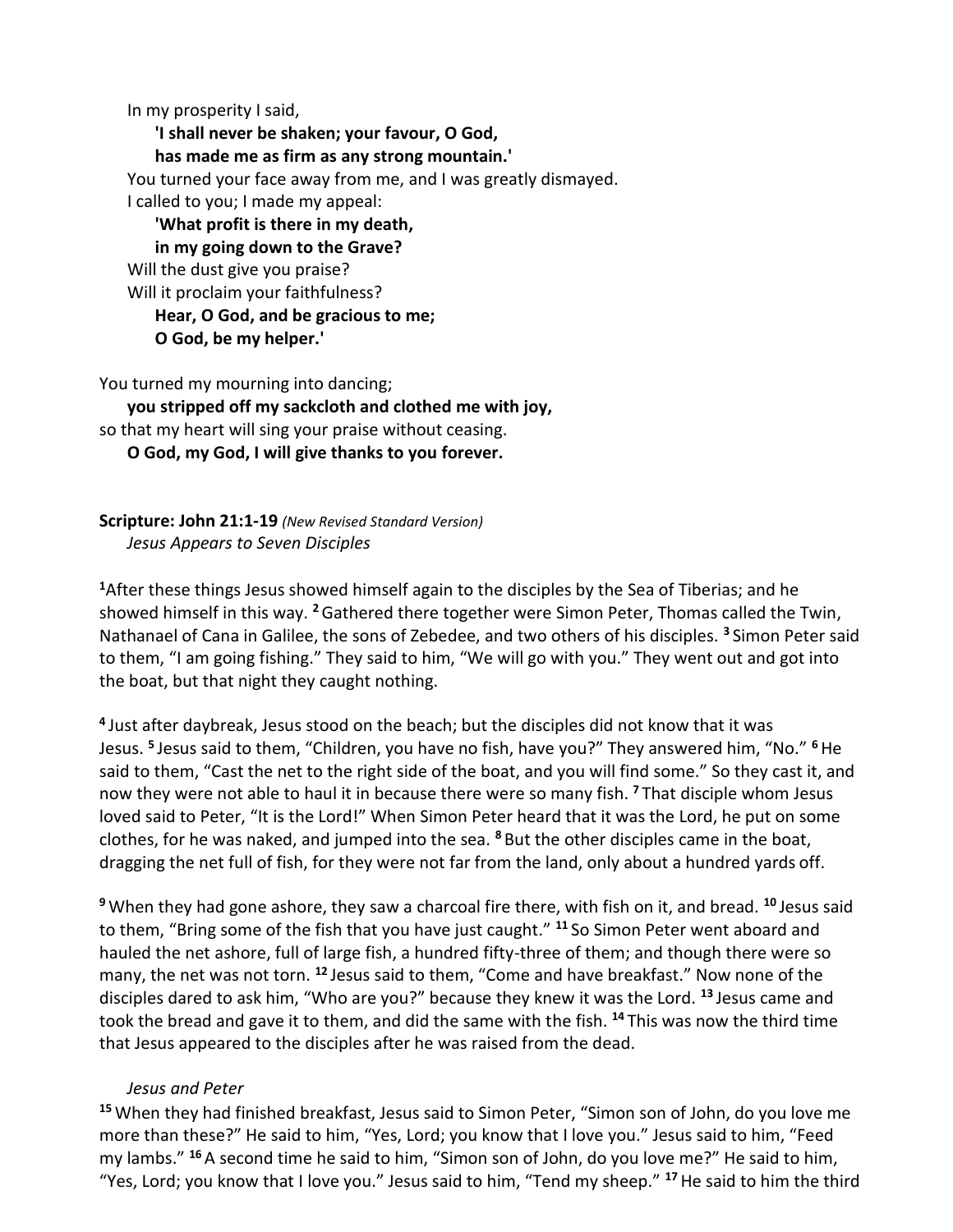time, "Simon son of John, do you love me?" Peter felt hurt because he said to him the third time, "Do you love me?" And he said to him, "Lord, you know everything; you know that I love you." Jesus said to him, "Feed my sheep. **<sup>18</sup>**Very truly, I tell you, when you were younger, you used to fasten your own belt and to go wherever you wished. But when you grow old, you will stretch out your hands, and someone else will fasten a belt around you and take you where you do not wish to go." **<sup>19</sup>** (He said this to indicate the kind of death by which he would glorify God.) After this he said to him, "Follow me."

# **Gift of Music:**

**Sermon:** Just after Daybreak…..

## **Hymn: Great is thy Faithfulness VU 288**

- 1 Great is thy faithfulness, God our Creator; there is no shadow of turning with thee; thou changest not, thy compassions, they fail not; as thou hast been thou forever wilt be. Great is thy faithfulness! Great is thy faithfulness! Morning by morning new mercies I see; all I have needed thy hand hath provided great is thy faithfulness, ever to me!
- 2 Summer and winter and springtime and harvest, sun, moon, and stars in their courses above join with all nature in manifold witness to thy great faithfulness, mercy, and love. R
- 3 Pardon for sin and a peace that endureth, thine own dear presence to cheer and to guide, strength for today and bright hope for tomorrow wondrous the portion thy blessings provide. R

## **Joys and Concerns**

#### **Prayers of the People**

Lord's Prayer **Our Father who art in heaven, hallowed be thy name.** Thy kin-dom come, thy will be done, on earth as it is in heaven. Give us this day our daily bread, And forgive us our trespasses, as we forgive those who trespass against us. And lead us not into temptation, but deliver us from evil: For thine is the kin-dom, the power, and the glory forever and ever. Amen.

## **Offering Invitation**

The need is great, our gifts bountiful, God's powerful and creative Spirit is at work in us and others, so let us offer our gifts for God's work in the world.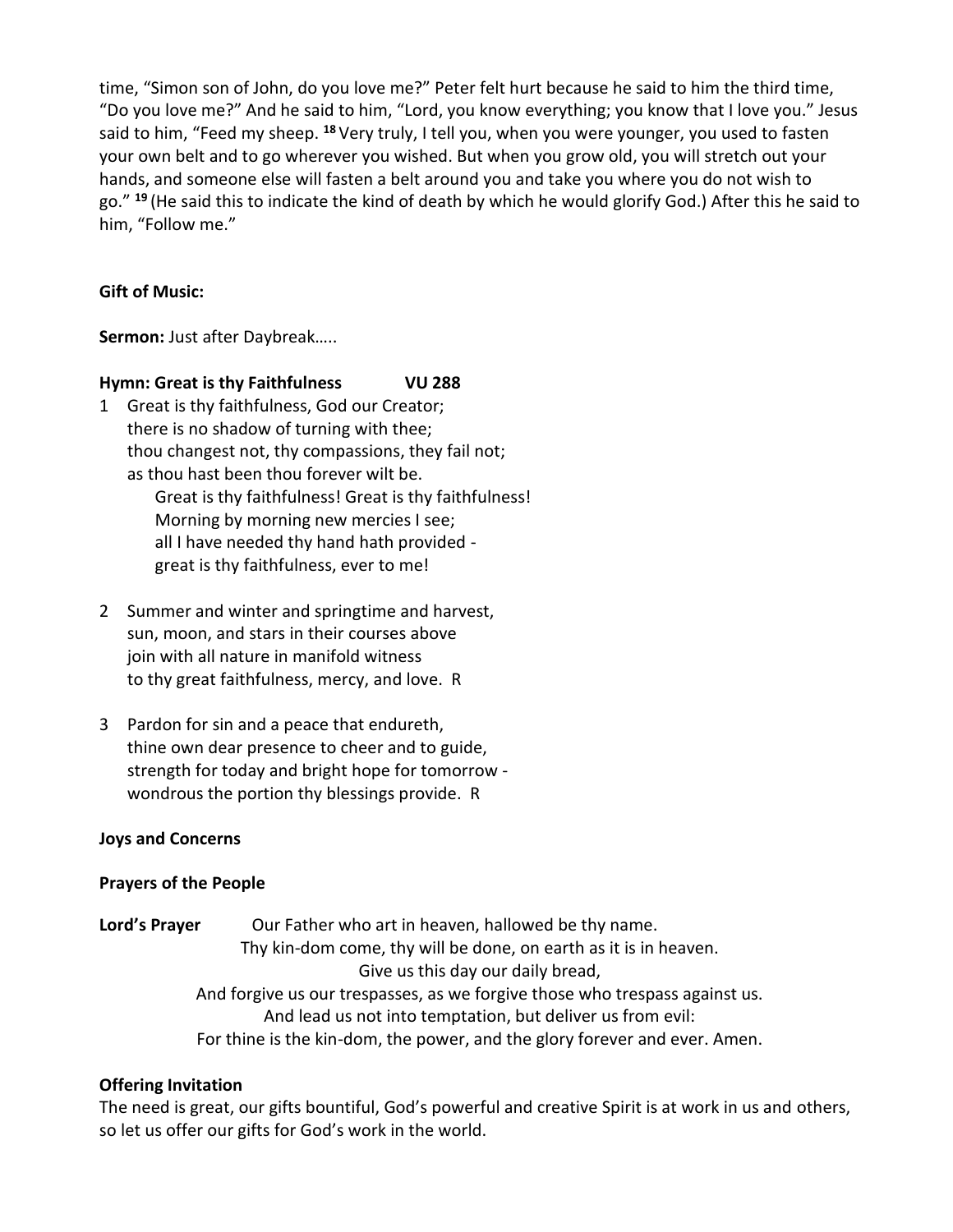**Offering Hymn: What Can I Do MV 191** What can I do? What can I bring? What can I say? What can I sing? I'll sing with joy. I'll say a prayer. I'll bring my love. I'll do my share.

# **Offering**

If you would like to do your part by making a monetary donation to Melville United Church, there are several ways to do that.

- 1. By leaving your offering envelope on the offering plate at the back of the sanctuary.
- 2. Cheque (post-dated cheques are welcome): made payable to Melville United Church-which can be mailed to the church at P.O. Box 41, Fergus ON N1M 2W7 or put in the mail slot beside the parking lot door.
- 3. Donate online through the Canada Helps web-site <https://www.canadahelps.org/en/charities/melville-united-church>
- 4. Call or email Lynda, to arrange Pre-Authorized Remittance payments (PAR).
- 5. E-transfer directly from your bank. E-mail to [secretary@melvilleunited.com](mailto:secretary@melvilleunited.com)

Thanks to all of you who continue to contribute so much to make Melville the caring community of faith that it is. May you be blessed.

# **Dedication Prayer:**

**Bless the gifts of hearts and hands and voices united, bless and use them dear and gracious God. For the sake of the world you so love, here among us and beyond. Through the Risen Christ we pray. Amen.**

# **Hymn: He Came Singing Love VU 359**

1 He came singing love and he lived singing love; he died singing love.

He arose in silence.

For the love to go on we must make it our song; you and I be the singers.

2 He came singing faith and he lived singing faith; he died singing faith.

He arose in silence.

For the faith to go on we must make it our song; you and I be the singers.

3 He came singing hope and he lived singing hope; he died singing hope.

He arose in silence.

For the hope to go on we must make it our song; you and I be the singers.

4 He came singing peace and he lived singing peace; he died singing peace.

He arose in silence.

For the peace to go on we must make it our song; you and I be the singers.